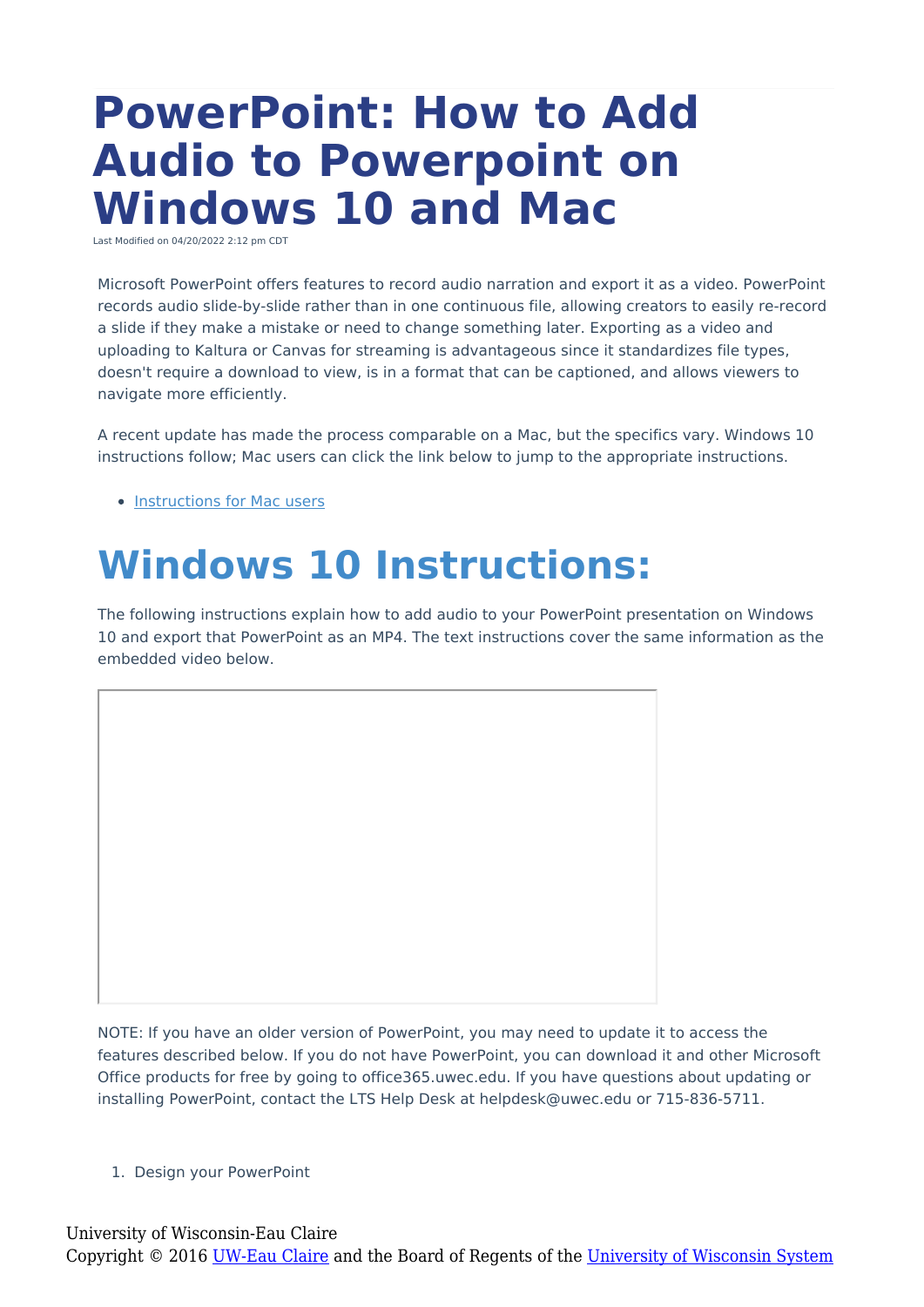TIP: Use images and limit text to better engage viewers/listeners.

#### 2. Click the **Slide Show** tab

NOTE: Do not add audio under **Insert** and Record Audio; this method will not allow you to save your PowerPoint as a video since it does not synchronize timings to automatically move the slides with the audio.



3. Click **Record Slide Show**

**NOTE:** Audio may start recording automatically if you have an older version of PowerPoint. It will still work, but this version offers reduced functionality.

4. Select **Record from Current Slide** or **Record from Beginning** depending on your needs NOTE: Any PowerPoint slide can be re-recorded by clicking **Record Slide Show** and Selecting **Record from Current Slide**.



5. Click **Record** to start recording narration for a slide.

NOTE: PowerPoint will give a three-second countdown before it begins recording.



6. Record narration and avoid reading text on the slide out loud to viewers. Click the blue Replay button to listen to the recorded audio and ensure it was recording.



7. Click the  $\sum$  advance button, that reads Advance to the next animation or slide to record the narration for the next slide IMPORTANT: Stop speaking for a second to prevent the audio from cutting out.

8. Press [Escape] or the 'X' button located in the top right of the screen when the audio recordings are finished. You will see a speaker icon on slides that have audio.

### University of Wisconsin-Eau Claire

Copyright © 2016 [UW-Eau Claire](http://www.uwec.edu) and the Board of Regents of the [University of Wisconsin System](http://www.uwsa.edu/)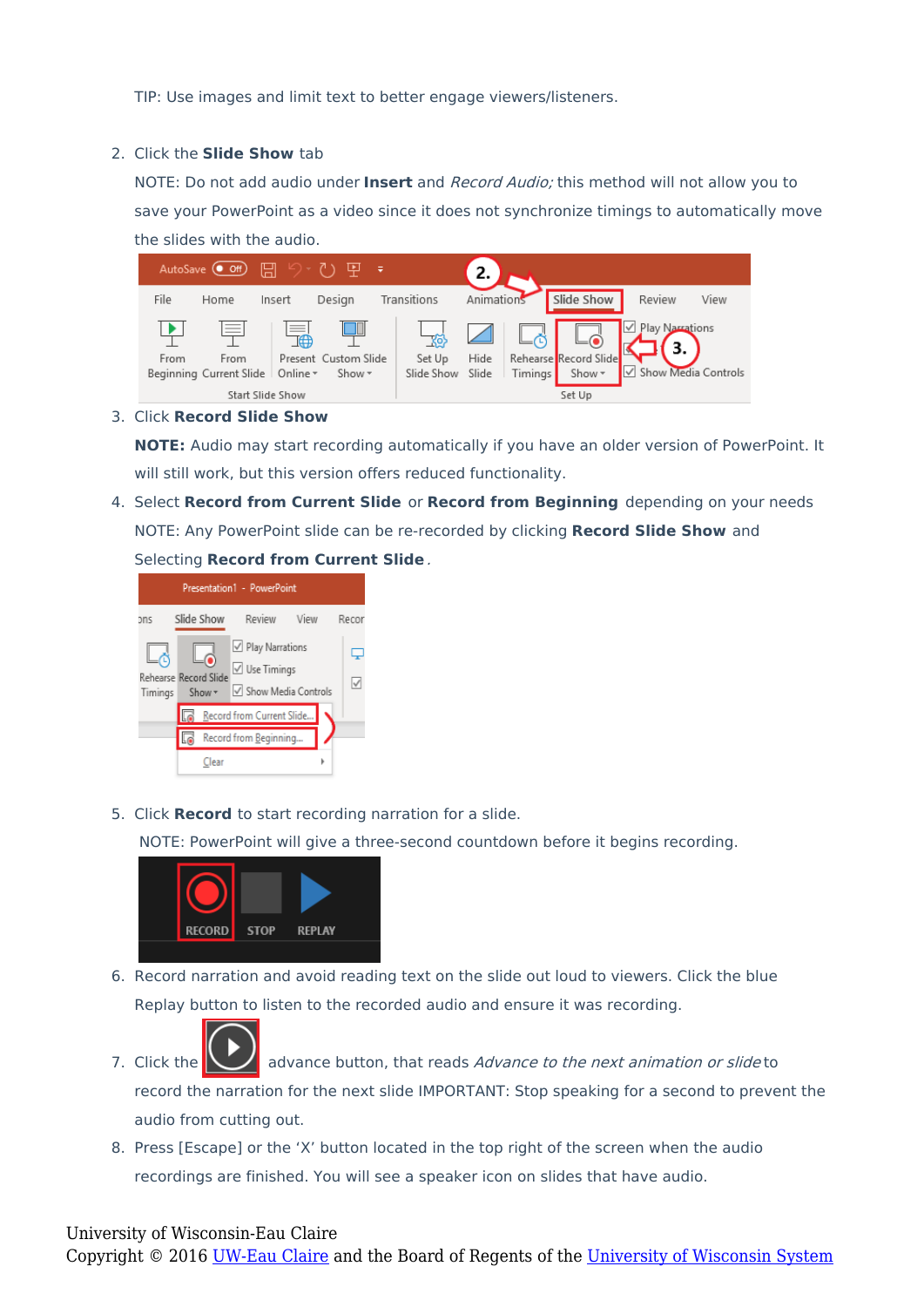9. Save the video by first clicking **File.** We recommend saving your file as a regular PowerPoint before following the next steps for exporting your PowerPoint.

|      | AutoSave (Off) 円 り () |        |        |             |
|------|-----------------------|--------|--------|-------------|
| File | Home                  | Insert | Design | Transitions |

- 10. Select **Export** (steps 10-14 are shown in screenshot below).
- 11. Select **Create a Video**.
- 12. Optional: Select Full HD (1080p) for the video quality; it is unlikely a higher quality is needed.
- 13. Select Use Recorded Timings and Narrations.

#### 14. Click **Create Video.**

|                    | Presentation1 - PowerPoint                                                                                                                                                                                                                            |         |  |  |  |  |
|--------------------|-------------------------------------------------------------------------------------------------------------------------------------------------------------------------------------------------------------------------------------------------------|---------|--|--|--|--|
| ⊛<br><b>∩</b> Home | Export<br>Œ,                                                                                                                                                                                                                                          |         |  |  |  |  |
| New                | Create a Video<br>Create PDF/XPS Document<br>Save your presentation as a video that you can burn to a disc, upload to the web, or email                                                                                                               |         |  |  |  |  |
| <b>D</b> Open      | " Includes all recorded timings, narrations, ink strokes, and laser pointer gestures<br>Preserves animations, transitions, and media<br>Create a Video<br>℗<br>Get help burning your slide show video to DVD or uploading it to the web               |         |  |  |  |  |
| Info<br>Save       | Package Presentation for CD<br>0)<br>Full HD (1080p)<br>12.                                                                                                                                                                                           | ۰       |  |  |  |  |
| Save As            | Large file size and full high quality (1920 x 1080)<br>Use Recorded Timings and Narrations<br>ني<br>آباد<br>Create Handouts<br>Slides without timings will use the default duration (set below). This option includes ink and laser pointer gestures. | $\cdot$ |  |  |  |  |
| Print              | Seconds spent on each slide: 05.00<br>Change File Type<br>13.<br>b                                                                                                                                                                                    |         |  |  |  |  |
| Share<br>Export    | ш<br>14.<br>Create<br>Video                                                                                                                                                                                                                           |         |  |  |  |  |
| Close              |                                                                                                                                                                                                                                                       |         |  |  |  |  |

- 15. Follow prompt/pop-up window to save the video in a memorable location.
- 16. Monitor the progress indicator at the bottom of the screen to determine when the video is done exporting.

NOTE: PowerPoint does not give an indication of how long the video will take to export or a notification that it is done. Creating video for ppt video Recording Yourself.mp4

- 17. Upload your mp4 video to Kaltura or Canvas to share it:
	- o How to upload and share with [Kaltura](http://kb.uwec.edu/help/upload-and-embed-a-video-in-canvas-using-the-rich-content-editor) (Instructors should use Kaltura. Students will need to use it if the file is over 500 MB, which a PowerPoint probably won't be and they can use Canvas.)
	- How to upload and share in a Canvas [assignment](https://www.uwec.edu/kb/article/upload-and-embed-a-video-in-canvas-using-the-rich-content-editor/#embed-in-canvas) (students)
	- How to upload and share in a Canvas [discussion](https://www.uwec.edu/kb/article/upload-and-embed-a-video-in-canvas-using-the-rich-content-editor/#embed-in-canvas) (students) the instructions refer to the "rich content editor" which is just the features in the top of the discussion post reply.

#### **Elaboration on the Recording Features:**

- 1. Timing Feature there is a rolling time feature for the individual slide and the overall presentation. Allows the speaker/presenter to monitor how long they are talking.
- 2. Microphone Feature Click on **Settings** and select Microphone and then the specific device to set up before recording.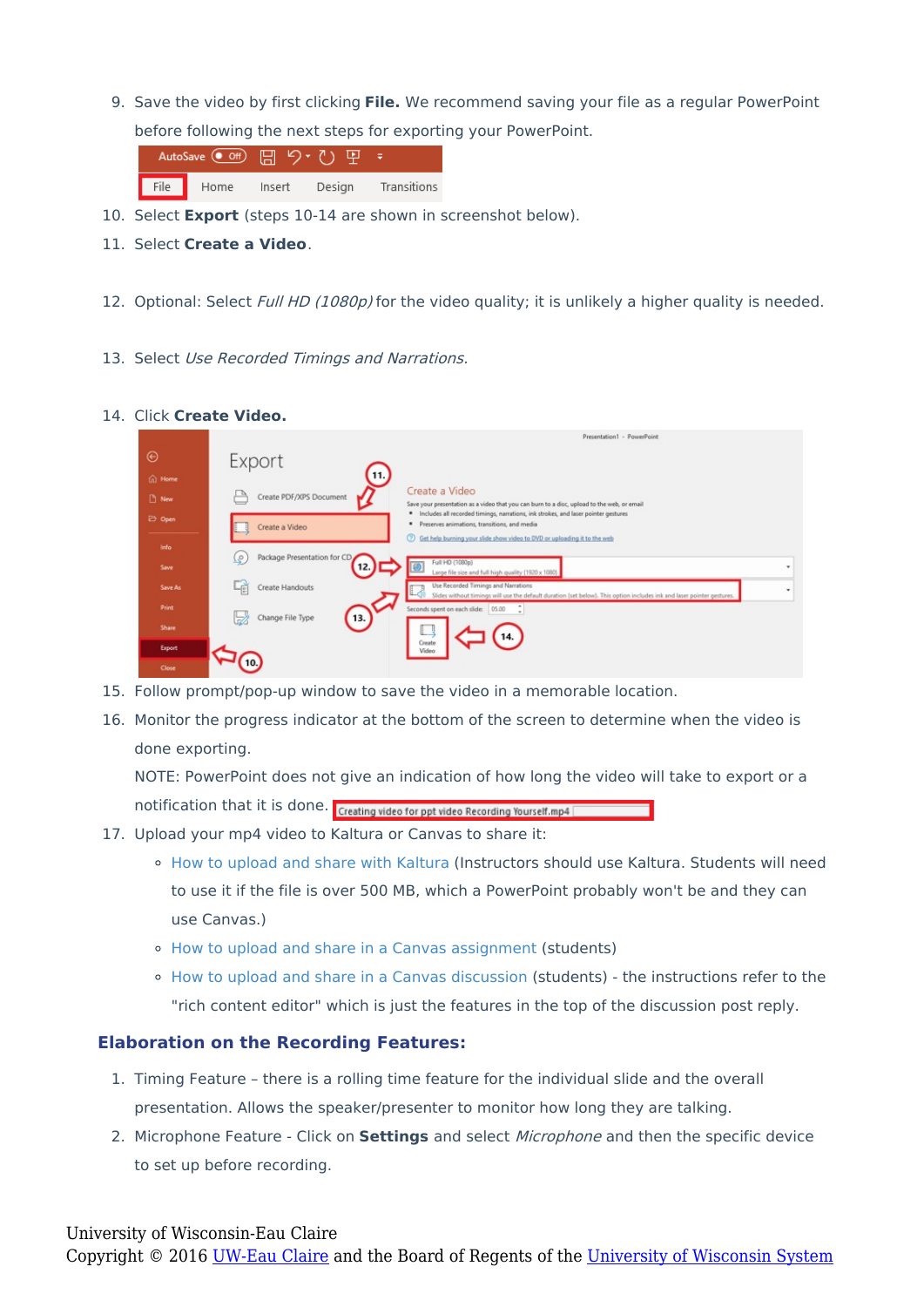- 3. Replay Feature Use to check that the audio is recording properly before starting additional slides.
- 4. Clear Feature Select **Clear** to delete/re-record audio.
- 5. Don't set the camera to record Make sure this button has a diagonal slash through it to avoid the problem.
- 6. Seconds spent on each slide feature Used for when a slide does not have audio, therefore it's recommended to have audio on each slide.



### **Mac Instructions:**

The following instructions will teach you how to add audio to your PowerPoint presentation on a Mac and export that PowerPoint as an MP4. The text instructions cover the same information as the video embedded below.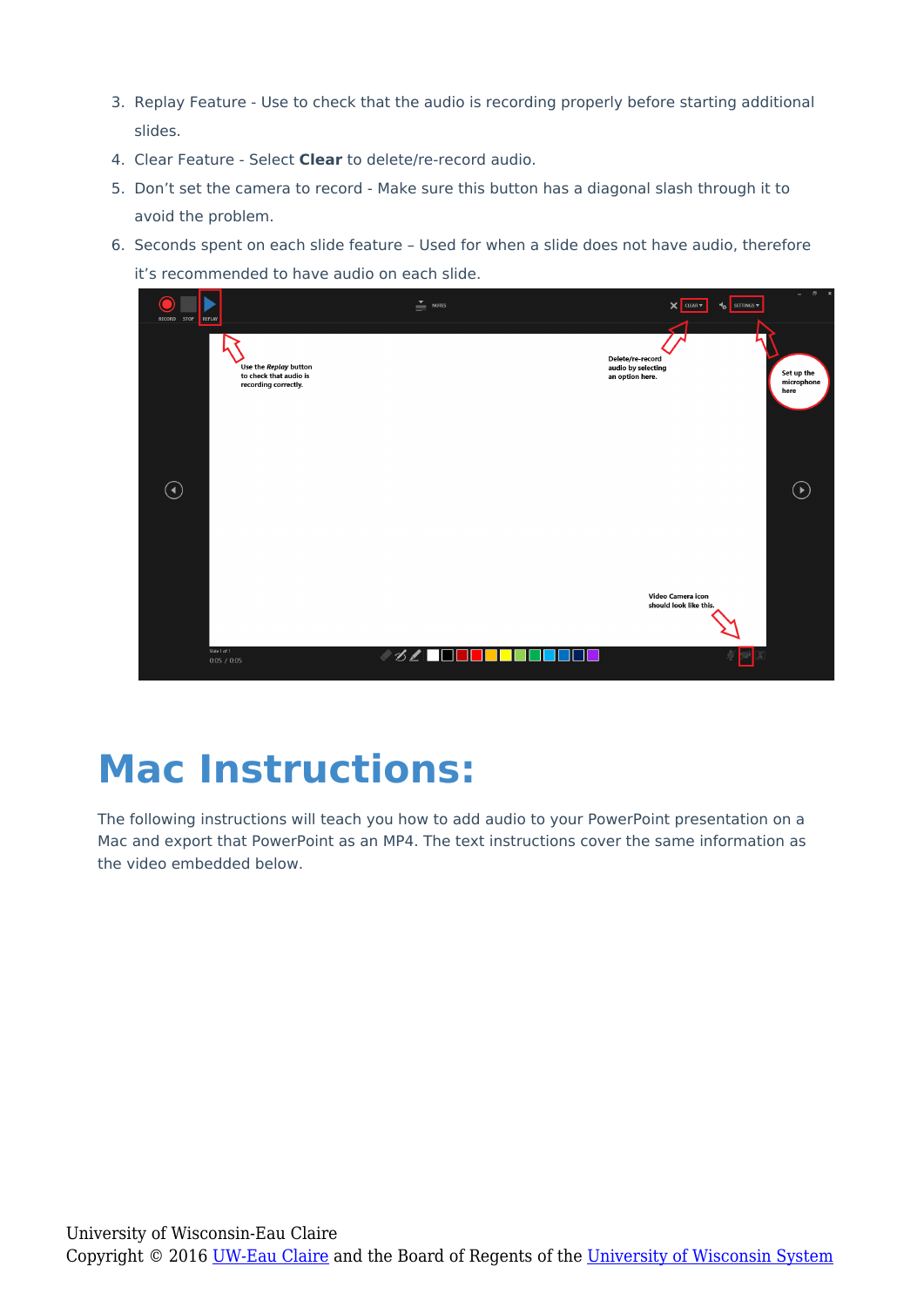

NOTE: It is essential to have the Office 365 version of PowerPoint or you will not be able to save your PowerPoint as a video. If necessary, you can download it and other Microsoft Office products for free by going to office365.uwec.edu. If you have questions about updating or installing PowerPoint, contact the LTS Help Desk at helpdesk@uwec.edu or 715-836-5711.

- 1. Design and create your PowerPoint presentation.
	- TIP: Use images and limit text to better engage viewers/listeners.

### 2. Click the **Slide Show** tab

NOTE: Do not add audio under **Insert** and Record Audio; this method will not allow you to save your PowerPoint as a video since it does not synchronize timings to automatically move the slides with the audio.



- 3. Click **Record Slide Show**
- 4. Review the narration setup and navigation before recording.
	- TIP: Before you begin recording your full presentation, do a practice recording to verify your microphone and other settings are correct.
- 5. Click the red circle **recording button** (top middle of the screen) (a) to record the narration for the slide.
	- o NOTE: Avoid reading the text written directly on the slide; use the slide to elaborate on the material being presented.
- 6. Stop speaking for a second to prevent the audio from cutting out as slides change. Resume

#### University of Wisconsin-Eau Claire

Copyright © 2016 [UW-Eau Claire](http://www.uwec.edu) and the Board of Regents of the [University of Wisconsin System](http://www.uwsa.edu/)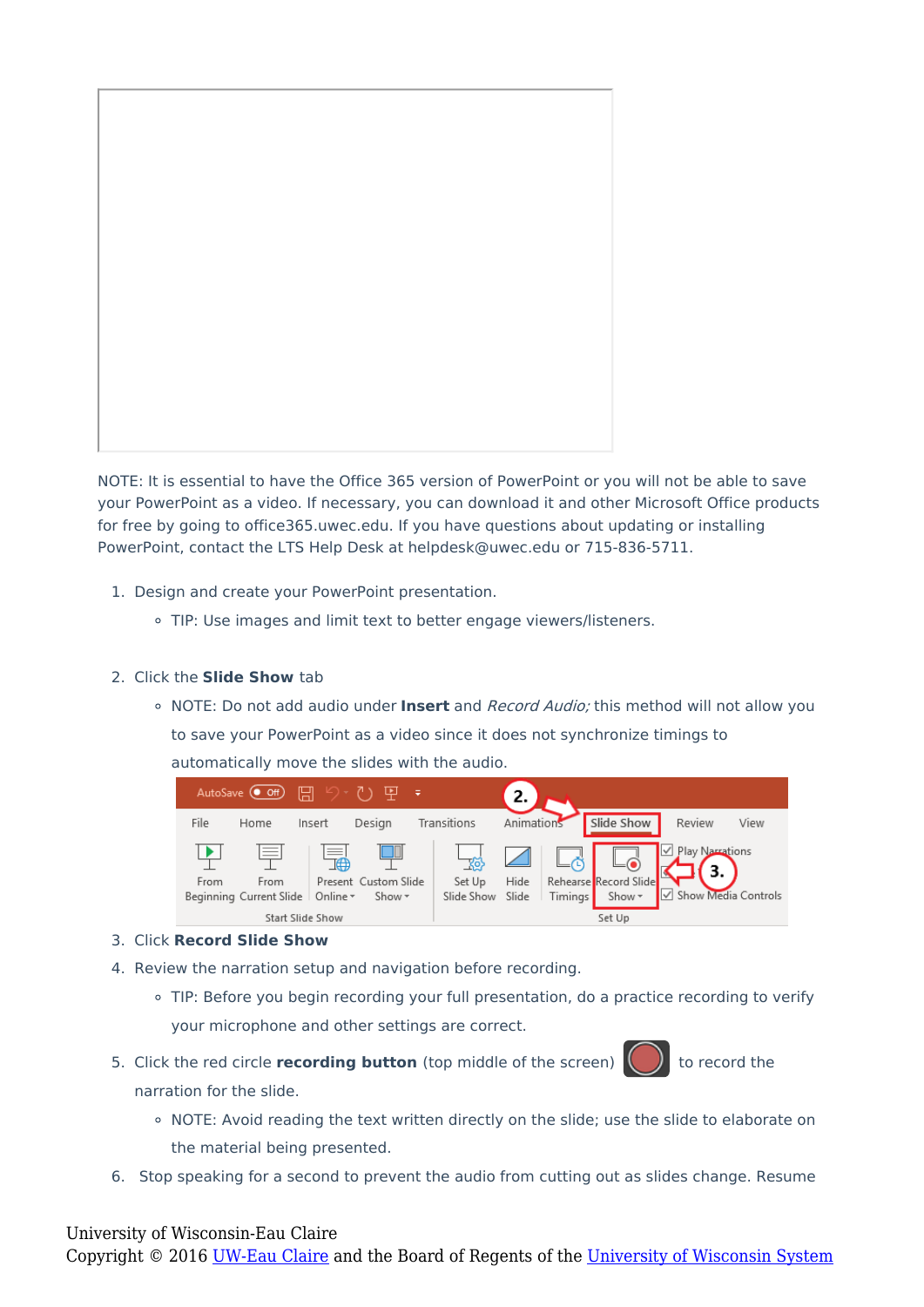speaking when the time starts moving again under the **Current slide** timing feature to the left of the recording button.

- 7. Click **Stop** or **Pause** at the top of the screen and then **End Show** in the top left corner when all the audio recordings have been finished.
- 8. Check the audio by clicking on **Play from Start** under the Slide Show tab or the presenter mode icon at the bottom of the screen.
- 9. If you need to re-record a slide, you can delete the speaker icon on the desired slide to remove the audio AND clear the slide timings under Slideshow > Record Slideshow > Clear > **Clear Timing on Current Slide**. You may then re-record the audio and slide timings.



10. To save the PowerPoint as a video, click **File** and then select Export. We also recommend saving your file as a regular PowerPoint before following the next steps for exporting your **PowerPoint** 



- 11. Edit the name of the file and where you would like to save the video following PowerPoint's prompts.
- 12. Select **MP4** from the File Format options list.



13. Select **Presentation Quality** or **Internet Quality.** Presentation Quality will take longer to export.